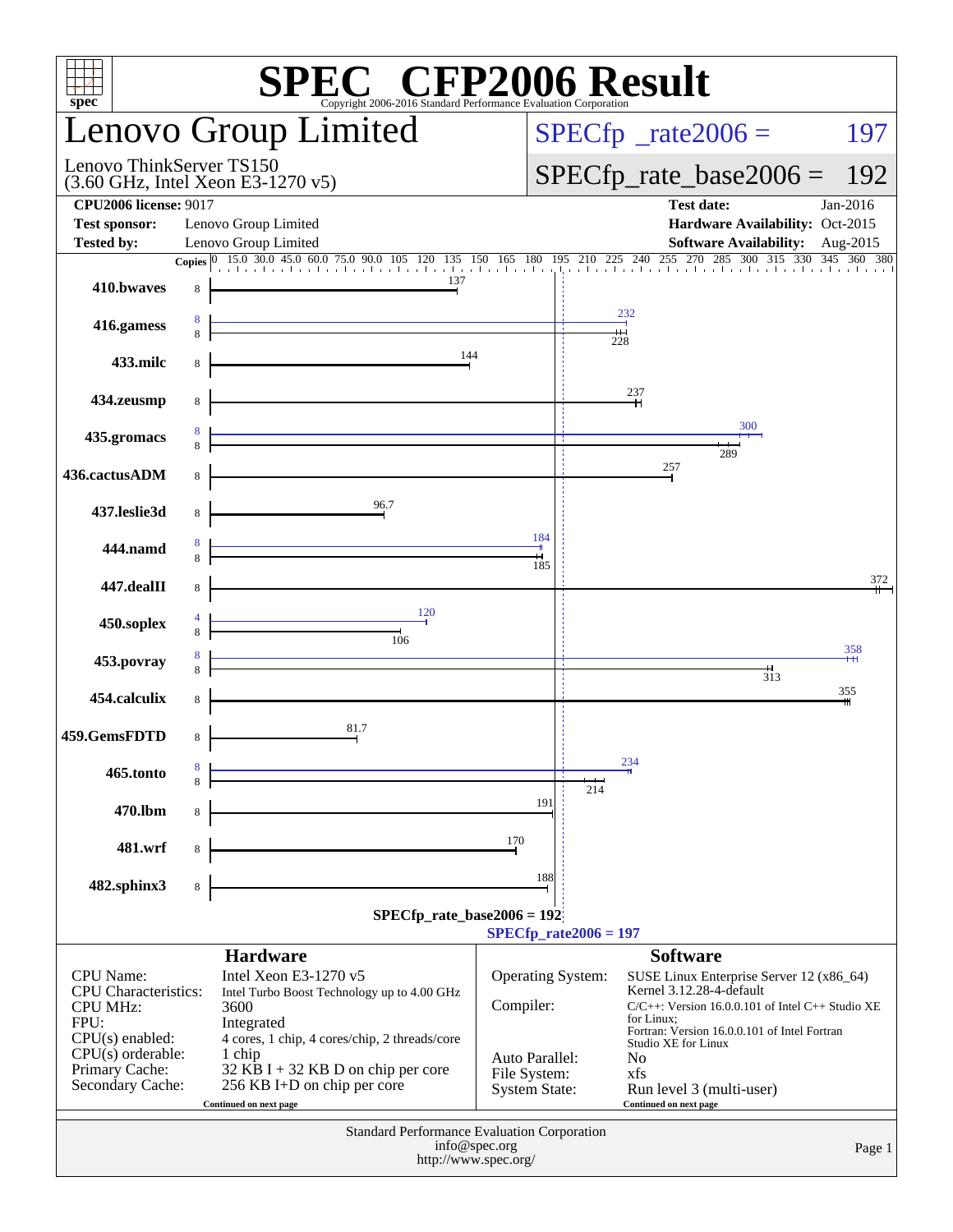

## enovo Group Limited

#### Lenovo ThinkServer TS150

(3.60 GHz, Intel Xeon E3-1270 v5)

 $SPECTp_rate2006 = 197$ 

#### [SPECfp\\_rate\\_base2006 =](http://www.spec.org/auto/cpu2006/Docs/result-fields.html#SPECfpratebase2006) 192

| <b>CPU2006 license: 9017</b> | <b>Test date:</b> | $Jan-2016$ |
|------------------------------|-------------------|------------|
|------------------------------|-------------------|------------|

**[Test sponsor:](http://www.spec.org/auto/cpu2006/Docs/result-fields.html#Testsponsor)** Lenovo Group Limited **[Hardware Availability:](http://www.spec.org/auto/cpu2006/Docs/result-fields.html#HardwareAvailability)** Oct-2015

**[Tested by:](http://www.spec.org/auto/cpu2006/Docs/result-fields.html#Testedby)** Lenovo Group Limited **[Software Availability:](http://www.spec.org/auto/cpu2006/Docs/result-fields.html#SoftwareAvailability)** Aug-2015

[L3 Cache:](http://www.spec.org/auto/cpu2006/Docs/result-fields.html#L3Cache) 8 MB I+D on chip per chip<br>Other Cache: None [Other Cache:](http://www.spec.org/auto/cpu2006/Docs/result-fields.html#OtherCache) [Memory:](http://www.spec.org/auto/cpu2006/Docs/result-fields.html#Memory) 32 GB (4 x 8 GB 2Rx8 PC4-2133P-U) [Disk Subsystem:](http://www.spec.org/auto/cpu2006/Docs/result-fields.html#DiskSubsystem) 1 x 800 GB SATA SSD [Other Hardware:](http://www.spec.org/auto/cpu2006/Docs/result-fields.html#OtherHardware) None

| <b>Base Pointers:</b><br>Peak Pointers:<br>Other Software: | $32/64$ -bit<br>$32/64$ -bit<br>None |
|------------------------------------------------------------|--------------------------------------|
|                                                            |                                      |

32/64-bit

| <b>Results Table</b>                                                                                     |                |                |       |                |       |                |             |               |                |              |                |              |                |              |
|----------------------------------------------------------------------------------------------------------|----------------|----------------|-------|----------------|-------|----------------|-------------|---------------|----------------|--------------|----------------|--------------|----------------|--------------|
|                                                                                                          | <b>Base</b>    |                |       |                |       |                | <b>Peak</b> |               |                |              |                |              |                |              |
| <b>Benchmark</b>                                                                                         | <b>Copies</b>  | <b>Seconds</b> | Ratio | <b>Seconds</b> | Ratio | <b>Seconds</b> | Ratio       | <b>Copies</b> | <b>Seconds</b> | <b>Ratio</b> | <b>Seconds</b> | <b>Ratio</b> | <b>Seconds</b> | <b>Ratio</b> |
| 410.bwaves                                                                                               |                | 792            | 137   | 793            | 137   | 792            | 137         | 8             | 792            | 137          | 793            | 137          | 792            | 137          |
| 416.gamess                                                                                               |                | 676            | 232   | 693            | 226   | 686            | 228         | 8             | 676            | 232          | 676            | 232          | 677            | 232          |
| $433$ .milc                                                                                              |                | 509            | 144   | 510            | 144   | 510            | 144         | 8             | 509            | 144          | 510            | 144          | 510            | 144          |
| 434.zeusmp                                                                                               |                | 307            | 237   | 308            | 237   | 303            | 240         | 8             | 307            | 237          | 308            | 237          | 303            | 240          |
| 435.gromacs                                                                                              |                | 194            | 295   | 202            | 283   | 198            | 289         | 8             | 186            | 307          | 191            | 300          | 194            | 295          |
| 436.cactusADM                                                                                            | $\overline{8}$ | 372            | 257   | 372            | 257   | 372            | 257         | 8             | 372            | 257          | 372            | 257          | 372            | 257          |
| 437.leslie3d                                                                                             |                | 777            | 96.8  | 779            | 96.5  | 778            | 96.7        | 8             | 777            | 96.8         | 779            | 96.5         | 778            | 96.7         |
| 444.namd                                                                                                 |                | 353            | 182   | 347            | 185   | 348            | 185         | 8             | 348            | 185          | 348            | 184          | 350            | 184          |
| 447.dealII                                                                                               | 81             | 247            | 370   | 246            | 372   | 241            | 380         | 8             | 247            | 370          | 246            | 372          | 241            | 380          |
| 450.soplex                                                                                               |                | 631            | 106   | 630            | 106   | 631            | 106         | 4             | 278            | 120          | 277            | 120          | 277            | <b>120</b>   |
| 453.povray                                                                                               |                | 137            | 310   | 136            | 313   | 136            | 313         | 8             | 119            | 358          | 120            | 355          | 118            | 360          |
| 454.calculix                                                                                             |                | 186            | 355   | 185            | 356   | 187            | 353         | 8             | 186            | 355          | 185            | 356          | 187            | 353          |
| 459.GemsFDTD                                                                                             |                | 1038           | 81.7  | 1039           | 81.7  | 1038           | 81.8        | 8             | 1038           | 81.7         | 1039           | 81.7         | 1038           | 81.8         |
| 465.tonto                                                                                                |                | 359            | 219   | 378            | 208   | 367            | 214         | 8             | 336            | 235          | 337            | 234          | 339            | 232          |
| 470.1bm                                                                                                  |                | 577            | 191   | 577            | 191   | 577            | 191         | 8             | 577            | 191          | 577            | 191          | 577            | 191          |
| 481.wrf                                                                                                  |                | 526            | 170   | 525            | 170   | 527            | 170         | 8             | 526            | 170          | 525            | 170          | 527            | 170          |
| 482.sphinx3                                                                                              | $\mathsf{R}$   | 832            | 187   | 831            | 188   | 830            | 188         | 8             | 832            | 187          | 831            | 188          | 830            | 188          |
| Results appear in the order in which they were run. Bold underlined text indicates a median measurement. |                |                |       |                |       |                |             |               |                |              |                |              |                |              |

#### **[Submit Notes](http://www.spec.org/auto/cpu2006/Docs/result-fields.html#SubmitNotes)**

 The taskset mechanism was used to bind copies to processors. The config file option 'submit' was used to generate taskset commands to bind each copy to a specific processor. For details, please see the config file.

#### **[Operating System Notes](http://www.spec.org/auto/cpu2006/Docs/result-fields.html#OperatingSystemNotes)**

 Stack size set to unlimited using "ulimit -s unlimited" Transparent Huge Pages enabled with: echo always > /sys/kernel/mm/transparent\_hugepage/enabled Filesystem page cache cleared with: echo 1 > /proc/sys/vm/drop\_caches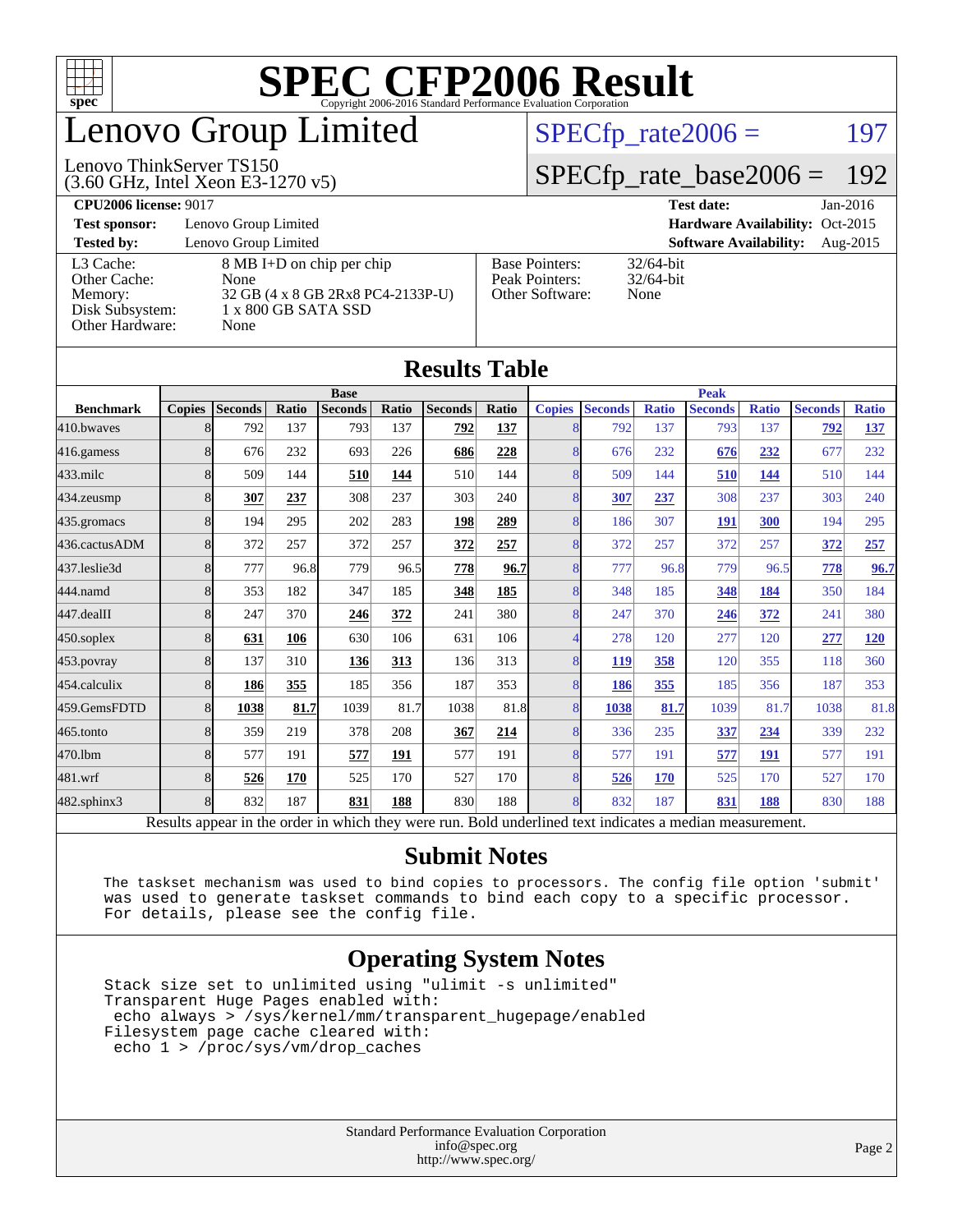

### enovo Group Limited

 $SPECfp_rate2006 = 197$  $SPECfp_rate2006 = 197$ 

(3.60 GHz, Intel Xeon E3-1270 v5) Lenovo ThinkServer TS150

[SPECfp\\_rate\\_base2006 =](http://www.spec.org/auto/cpu2006/Docs/result-fields.html#SPECfpratebase2006) 192

**[Test sponsor:](http://www.spec.org/auto/cpu2006/Docs/result-fields.html#Testsponsor)** Lenovo Group Limited **[Hardware Availability:](http://www.spec.org/auto/cpu2006/Docs/result-fields.html#HardwareAvailability)** Oct-2015

**[CPU2006 license:](http://www.spec.org/auto/cpu2006/Docs/result-fields.html#CPU2006license)** 9017 **[Test date:](http://www.spec.org/auto/cpu2006/Docs/result-fields.html#Testdate)** Jan-2016 **[Tested by:](http://www.spec.org/auto/cpu2006/Docs/result-fields.html#Testedby)** Lenovo Group Limited **[Software Availability:](http://www.spec.org/auto/cpu2006/Docs/result-fields.html#SoftwareAvailability)** Aug-2015

#### **[Platform Notes](http://www.spec.org/auto/cpu2006/Docs/result-fields.html#PlatformNotes)**

Standard Performance Evaluation Corporation [info@spec.org](mailto:info@spec.org) BIOS Configuration: EIST Support set to Enabled Intel (R) Hyper-Threading set to Enabled C1E Support set to Enabled C State Support set to Enabled Turbo Mode set to Enable Sysinfo program /home/cpu2006-1.2-ic16.0/config/sysinfo.rev6914 \$Rev: 6914 \$ \$Date:: 2014-06-25 #\$ e3fbb8667b5a285932ceab81e28219e1 running on TS150 Tue Jan 19 11:12:23 2016 This section contains SUT (System Under Test) info as seen by some common utilities. To remove or add to this section, see: <http://www.spec.org/cpu2006/Docs/config.html#sysinfo> From /proc/cpuinfo model name:  $Intel(R)$  Xeon $(R)$  CPU E3-1270 v5 @ 3.60GHz 1 "physical id"s (chips) 8 "processors" cores, siblings (Caution: counting these is hw and system dependent. The following excerpts from /proc/cpuinfo might not be reliable. Use with caution.) cpu cores : 4 siblings : 8 physical 0: cores 0 1 2 3 cache size : 8192 KB From /proc/meminfo MemTotal: 32932764 kB HugePages\_Total: 0 Hugepagesize: 2048 kB From /etc/\*release\* /etc/\*version\* SuSE-release: SUSE Linux Enterprise Server 12 (x86\_64) VERSION = 12 PATCHLEVEL = 0 # This file is deprecated and will be removed in a future service pack or release. # Please check /etc/os-release for details about this release. os-release: NAME="SLES" VERSION="12" VERSION\_ID="12" PRETTY\_NAME="SUSE\_Linux Enterprise Server 12" ID="sles" ANSI\_COLOR="0;32" CPE\_NAME="cpe:/o:suse:sles:12" uname -a: Linux TS150 3.12.28-4-default #1 SMP Thu Sep 25 17:02:34 UTC 2014 (9879bd4) x86\_64 x86\_64 x86\_64 GNU/Linux Continued on next page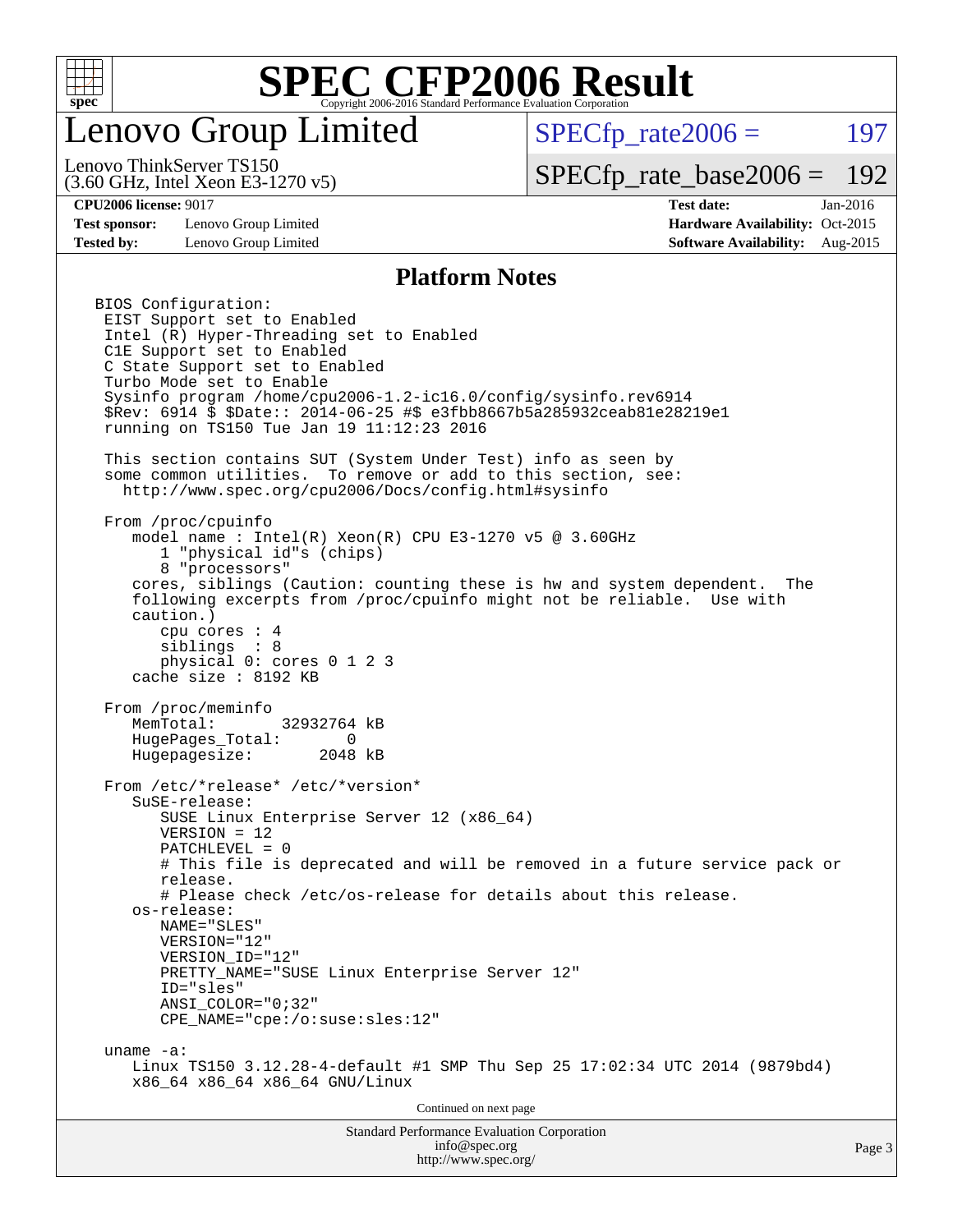

enovo Group Limited

 $SPECTp\_rate2006 = 197$ 

(3.60 GHz, Intel Xeon E3-1270 v5) Lenovo ThinkServer TS150

[SPECfp\\_rate\\_base2006 =](http://www.spec.org/auto/cpu2006/Docs/result-fields.html#SPECfpratebase2006) 192

**[Test sponsor:](http://www.spec.org/auto/cpu2006/Docs/result-fields.html#Testsponsor)** Lenovo Group Limited **[Hardware Availability:](http://www.spec.org/auto/cpu2006/Docs/result-fields.html#HardwareAvailability)** Oct-2015

**[CPU2006 license:](http://www.spec.org/auto/cpu2006/Docs/result-fields.html#CPU2006license)** 9017 **[Test date:](http://www.spec.org/auto/cpu2006/Docs/result-fields.html#Testdate)** Jan-2016 **[Tested by:](http://www.spec.org/auto/cpu2006/Docs/result-fields.html#Testedby)** Lenovo Group Limited **[Software Availability:](http://www.spec.org/auto/cpu2006/Docs/result-fields.html#SoftwareAvailability)** Aug-2015

#### **[Platform Notes \(Continued\)](http://www.spec.org/auto/cpu2006/Docs/result-fields.html#PlatformNotes)**

run-level 3 Jan 19 03:35

 SPEC is set to: /home/cpu2006-1.2-ic16.0 Filesystem Type Size Used Avail Use% Mounted on<br>
/dev/sda3 xfs 693G 27G 667G 4% /home 27G 667G Additional information from dmidecode:

 Warning: Use caution when you interpret this section. The 'dmidecode' program reads system data which is "intended to allow hardware to be accurately determined", but the intent may not be met, as there are frequent changes to hardware, firmware, and the "DMTF SMBIOS" standard.

 BIOS LENOVO FWKT32A 12/25/2015 Memory: 4x Samsung M378A1G43DB0-CPB 8 GB 2 rank 2133 MHz

(End of data from sysinfo program)

#### **[General Notes](http://www.spec.org/auto/cpu2006/Docs/result-fields.html#GeneralNotes)**

Environment variables set by runspec before the start of the run: LD\_LIBRARY\_PATH = "/home/cpu2006-1.2-ic16.0/libs/32:/home/cpu2006-1.2-ic16.0/libs/64:/home/cpu2006-1.2-ic16.0/sh"

 Binaries compiled on a system with 1x Intel Core i5-4670K CPU + 32GB memory using RedHat EL 7.1 Transparent Huge Pages enabled with: echo always > /sys/kernel/mm/transparent\_hugepage/enabled

#### **[Base Compiler Invocation](http://www.spec.org/auto/cpu2006/Docs/result-fields.html#BaseCompilerInvocation)**

[C benchmarks](http://www.spec.org/auto/cpu2006/Docs/result-fields.html#Cbenchmarks):  $\text{icc}$  -m64

[C++ benchmarks:](http://www.spec.org/auto/cpu2006/Docs/result-fields.html#CXXbenchmarks) [icpc -m64](http://www.spec.org/cpu2006/results/res2016q1/cpu2006-20160125-38865.flags.html#user_CXXbase_intel_icpc_64bit_bedb90c1146cab66620883ef4f41a67e)

[Fortran benchmarks](http://www.spec.org/auto/cpu2006/Docs/result-fields.html#Fortranbenchmarks): [ifort -m64](http://www.spec.org/cpu2006/results/res2016q1/cpu2006-20160125-38865.flags.html#user_FCbase_intel_ifort_64bit_ee9d0fb25645d0210d97eb0527dcc06e)

[Benchmarks using both Fortran and C](http://www.spec.org/auto/cpu2006/Docs/result-fields.html#BenchmarksusingbothFortranandC): [icc -m64](http://www.spec.org/cpu2006/results/res2016q1/cpu2006-20160125-38865.flags.html#user_CC_FCbase_intel_icc_64bit_0b7121f5ab7cfabee23d88897260401c) [ifort -m64](http://www.spec.org/cpu2006/results/res2016q1/cpu2006-20160125-38865.flags.html#user_CC_FCbase_intel_ifort_64bit_ee9d0fb25645d0210d97eb0527dcc06e)

### **[Base Portability Flags](http://www.spec.org/auto/cpu2006/Docs/result-fields.html#BasePortabilityFlags)**

 410.bwaves: [-DSPEC\\_CPU\\_LP64](http://www.spec.org/cpu2006/results/res2016q1/cpu2006-20160125-38865.flags.html#suite_basePORTABILITY410_bwaves_DSPEC_CPU_LP64) 416.gamess: [-DSPEC\\_CPU\\_LP64](http://www.spec.org/cpu2006/results/res2016q1/cpu2006-20160125-38865.flags.html#suite_basePORTABILITY416_gamess_DSPEC_CPU_LP64)

Continued on next page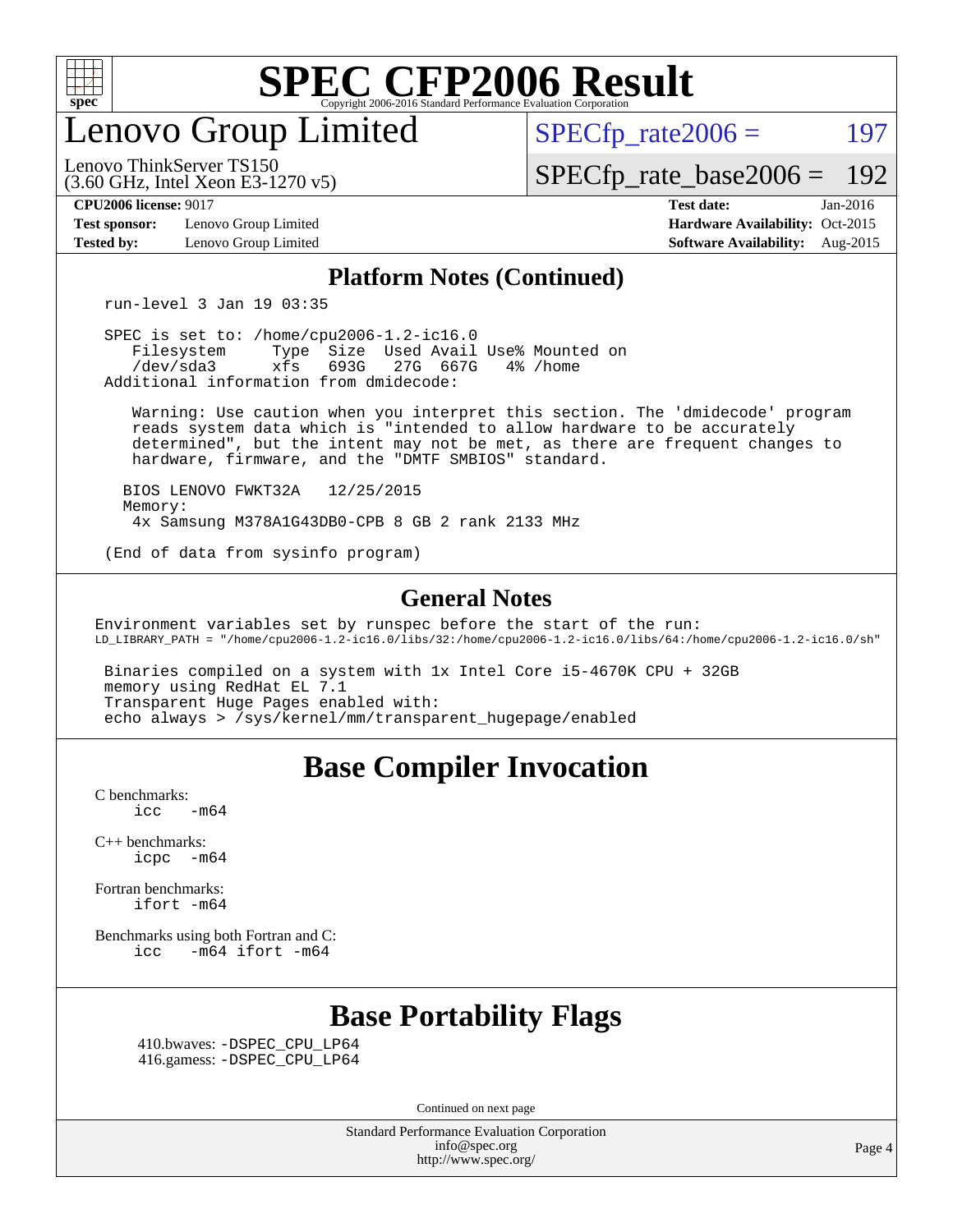

enovo Group Limited

 $SPECTp_rate2006 = 197$ 

(3.60 GHz, Intel Xeon E3-1270 v5) Lenovo ThinkServer TS150

[SPECfp\\_rate\\_base2006 =](http://www.spec.org/auto/cpu2006/Docs/result-fields.html#SPECfpratebase2006) 192

**[Test sponsor:](http://www.spec.org/auto/cpu2006/Docs/result-fields.html#Testsponsor)** Lenovo Group Limited **[Hardware Availability:](http://www.spec.org/auto/cpu2006/Docs/result-fields.html#HardwareAvailability)** Oct-2015

**[CPU2006 license:](http://www.spec.org/auto/cpu2006/Docs/result-fields.html#CPU2006license)** 9017 **[Test date:](http://www.spec.org/auto/cpu2006/Docs/result-fields.html#Testdate)** Jan-2016 **[Tested by:](http://www.spec.org/auto/cpu2006/Docs/result-fields.html#Testedby)** Lenovo Group Limited **[Software Availability:](http://www.spec.org/auto/cpu2006/Docs/result-fields.html#SoftwareAvailability)** Aug-2015

### **[Base Portability Flags \(Continued\)](http://www.spec.org/auto/cpu2006/Docs/result-fields.html#BasePortabilityFlags)**

| 433.milc: -DSPEC CPU LP64                  |                                                                |
|--------------------------------------------|----------------------------------------------------------------|
| 434.zeusmp: - DSPEC_CPU_LP64               |                                                                |
| 435.gromacs: -DSPEC_CPU_LP64 -nofor_main   |                                                                |
| 436.cactusADM: -DSPEC CPU LP64 -nofor main |                                                                |
| 437.leslie3d: -DSPEC CPU LP64              |                                                                |
| 444.namd: -DSPEC CPU LP64                  |                                                                |
| 447.dealII: -DSPEC_CPU LP64                |                                                                |
| 450.soplex: -DSPEC_CPU_LP64                |                                                                |
| 453.povray: -DSPEC_CPU_LP64                |                                                                |
| 454.calculix: -DSPEC_CPU_LP64 -nofor_main  |                                                                |
| 459. GemsFDTD: - DSPEC CPU LP64            |                                                                |
| 465.tonto: - DSPEC CPU LP64                |                                                                |
| 470.1bm: - DSPEC CPU LP64                  |                                                                |
|                                            | 481.wrf: -DSPEC CPU_LP64 -DSPEC_CPU_CASE_FLAG -DSPEC_CPU_LINUX |
| 482.sphinx3: -DSPEC_CPU_LP64               |                                                                |
|                                            |                                                                |
|                                            |                                                                |

#### **[Base Optimization Flags](http://www.spec.org/auto/cpu2006/Docs/result-fields.html#BaseOptimizationFlags)**

[C benchmarks](http://www.spec.org/auto/cpu2006/Docs/result-fields.html#Cbenchmarks):

[-xCORE-AVX2](http://www.spec.org/cpu2006/results/res2016q1/cpu2006-20160125-38865.flags.html#user_CCbase_f-xAVX2_5f5fc0cbe2c9f62c816d3e45806c70d7) [-ipo](http://www.spec.org/cpu2006/results/res2016q1/cpu2006-20160125-38865.flags.html#user_CCbase_f-ipo) [-O3](http://www.spec.org/cpu2006/results/res2016q1/cpu2006-20160125-38865.flags.html#user_CCbase_f-O3) [-no-prec-div](http://www.spec.org/cpu2006/results/res2016q1/cpu2006-20160125-38865.flags.html#user_CCbase_f-no-prec-div) [-opt-prefetch](http://www.spec.org/cpu2006/results/res2016q1/cpu2006-20160125-38865.flags.html#user_CCbase_f-opt-prefetch) [-auto-p32](http://www.spec.org/cpu2006/results/res2016q1/cpu2006-20160125-38865.flags.html#user_CCbase_f-auto-p32) [-ansi-alias](http://www.spec.org/cpu2006/results/res2016q1/cpu2006-20160125-38865.flags.html#user_CCbase_f-ansi-alias) [-opt-mem-layout-trans=3](http://www.spec.org/cpu2006/results/res2016q1/cpu2006-20160125-38865.flags.html#user_CCbase_f-opt-mem-layout-trans_a7b82ad4bd7abf52556d4961a2ae94d5)

[C++ benchmarks:](http://www.spec.org/auto/cpu2006/Docs/result-fields.html#CXXbenchmarks)

[-xCORE-AVX2](http://www.spec.org/cpu2006/results/res2016q1/cpu2006-20160125-38865.flags.html#user_CXXbase_f-xAVX2_5f5fc0cbe2c9f62c816d3e45806c70d7) [-ipo](http://www.spec.org/cpu2006/results/res2016q1/cpu2006-20160125-38865.flags.html#user_CXXbase_f-ipo) [-O3](http://www.spec.org/cpu2006/results/res2016q1/cpu2006-20160125-38865.flags.html#user_CXXbase_f-O3) [-no-prec-div](http://www.spec.org/cpu2006/results/res2016q1/cpu2006-20160125-38865.flags.html#user_CXXbase_f-no-prec-div) [-opt-prefetch](http://www.spec.org/cpu2006/results/res2016q1/cpu2006-20160125-38865.flags.html#user_CXXbase_f-opt-prefetch) [-auto-p32](http://www.spec.org/cpu2006/results/res2016q1/cpu2006-20160125-38865.flags.html#user_CXXbase_f-auto-p32) [-ansi-alias](http://www.spec.org/cpu2006/results/res2016q1/cpu2006-20160125-38865.flags.html#user_CXXbase_f-ansi-alias) [-opt-mem-layout-trans=3](http://www.spec.org/cpu2006/results/res2016q1/cpu2006-20160125-38865.flags.html#user_CXXbase_f-opt-mem-layout-trans_a7b82ad4bd7abf52556d4961a2ae94d5)

[Fortran benchmarks](http://www.spec.org/auto/cpu2006/Docs/result-fields.html#Fortranbenchmarks): [-xCORE-AVX2](http://www.spec.org/cpu2006/results/res2016q1/cpu2006-20160125-38865.flags.html#user_FCbase_f-xAVX2_5f5fc0cbe2c9f62c816d3e45806c70d7) [-ipo](http://www.spec.org/cpu2006/results/res2016q1/cpu2006-20160125-38865.flags.html#user_FCbase_f-ipo) [-O3](http://www.spec.org/cpu2006/results/res2016q1/cpu2006-20160125-38865.flags.html#user_FCbase_f-O3) [-no-prec-div](http://www.spec.org/cpu2006/results/res2016q1/cpu2006-20160125-38865.flags.html#user_FCbase_f-no-prec-div) [-opt-prefetch](http://www.spec.org/cpu2006/results/res2016q1/cpu2006-20160125-38865.flags.html#user_FCbase_f-opt-prefetch)

[Benchmarks using both Fortran and C](http://www.spec.org/auto/cpu2006/Docs/result-fields.html#BenchmarksusingbothFortranandC): [-xCORE-AVX2](http://www.spec.org/cpu2006/results/res2016q1/cpu2006-20160125-38865.flags.html#user_CC_FCbase_f-xAVX2_5f5fc0cbe2c9f62c816d3e45806c70d7) [-ipo](http://www.spec.org/cpu2006/results/res2016q1/cpu2006-20160125-38865.flags.html#user_CC_FCbase_f-ipo) [-O3](http://www.spec.org/cpu2006/results/res2016q1/cpu2006-20160125-38865.flags.html#user_CC_FCbase_f-O3) [-no-prec-div](http://www.spec.org/cpu2006/results/res2016q1/cpu2006-20160125-38865.flags.html#user_CC_FCbase_f-no-prec-div) [-opt-prefetch](http://www.spec.org/cpu2006/results/res2016q1/cpu2006-20160125-38865.flags.html#user_CC_FCbase_f-opt-prefetch) [-auto-p32](http://www.spec.org/cpu2006/results/res2016q1/cpu2006-20160125-38865.flags.html#user_CC_FCbase_f-auto-p32) [-ansi-alias](http://www.spec.org/cpu2006/results/res2016q1/cpu2006-20160125-38865.flags.html#user_CC_FCbase_f-ansi-alias) [-opt-mem-layout-trans=3](http://www.spec.org/cpu2006/results/res2016q1/cpu2006-20160125-38865.flags.html#user_CC_FCbase_f-opt-mem-layout-trans_a7b82ad4bd7abf52556d4961a2ae94d5)

### **[Peak Compiler Invocation](http://www.spec.org/auto/cpu2006/Docs/result-fields.html#PeakCompilerInvocation)**

[C benchmarks](http://www.spec.org/auto/cpu2006/Docs/result-fields.html#Cbenchmarks):  $-m64$ 

[C++ benchmarks \(except as noted below\):](http://www.spec.org/auto/cpu2006/Docs/result-fields.html#CXXbenchmarksexceptasnotedbelow) [icpc -m64](http://www.spec.org/cpu2006/results/res2016q1/cpu2006-20160125-38865.flags.html#user_CXXpeak_intel_icpc_64bit_bedb90c1146cab66620883ef4f41a67e)

450.soplex: [icpc -m32 -L/opt/intel/compilers\\_and\\_libraries\\_2016/linux/compiler/lib/ia32\\_lin](http://www.spec.org/cpu2006/results/res2016q1/cpu2006-20160125-38865.flags.html#user_peakCXXLD450_soplex_intel_icpc_b4f50a394bdb4597aa5879c16bc3f5c5)

[Fortran benchmarks](http://www.spec.org/auto/cpu2006/Docs/result-fields.html#Fortranbenchmarks): [ifort -m64](http://www.spec.org/cpu2006/results/res2016q1/cpu2006-20160125-38865.flags.html#user_FCpeak_intel_ifort_64bit_ee9d0fb25645d0210d97eb0527dcc06e)

Continued on next page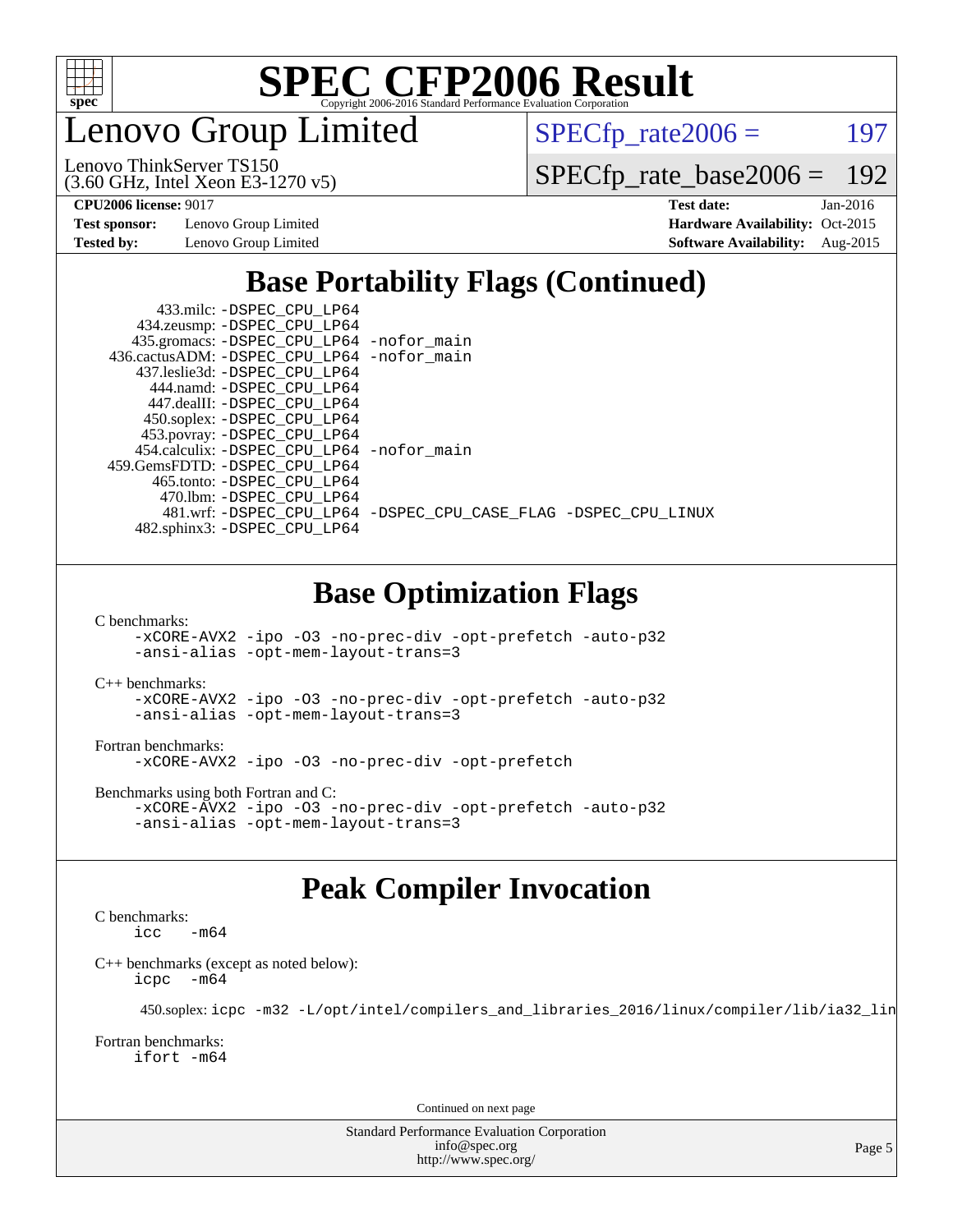

### enovo Group Limited

 $SPECTp_rate2006 = 197$ 

(3.60 GHz, Intel Xeon E3-1270 v5) Lenovo ThinkServer TS150

[SPECfp\\_rate\\_base2006 =](http://www.spec.org/auto/cpu2006/Docs/result-fields.html#SPECfpratebase2006) 192

**[Test sponsor:](http://www.spec.org/auto/cpu2006/Docs/result-fields.html#Testsponsor)** Lenovo Group Limited **[Hardware Availability:](http://www.spec.org/auto/cpu2006/Docs/result-fields.html#HardwareAvailability)** Oct-2015

**[CPU2006 license:](http://www.spec.org/auto/cpu2006/Docs/result-fields.html#CPU2006license)** 9017 **[Test date:](http://www.spec.org/auto/cpu2006/Docs/result-fields.html#Testdate)** Jan-2016 **[Tested by:](http://www.spec.org/auto/cpu2006/Docs/result-fields.html#Testedby)** Lenovo Group Limited **[Software Availability:](http://www.spec.org/auto/cpu2006/Docs/result-fields.html#SoftwareAvailability)** Aug-2015

### **[Peak Compiler Invocation \(Continued\)](http://www.spec.org/auto/cpu2006/Docs/result-fields.html#PeakCompilerInvocation)**

[Benchmarks using both Fortran and C](http://www.spec.org/auto/cpu2006/Docs/result-fields.html#BenchmarksusingbothFortranandC): [icc -m64](http://www.spec.org/cpu2006/results/res2016q1/cpu2006-20160125-38865.flags.html#user_CC_FCpeak_intel_icc_64bit_0b7121f5ab7cfabee23d88897260401c) [ifort -m64](http://www.spec.org/cpu2006/results/res2016q1/cpu2006-20160125-38865.flags.html#user_CC_FCpeak_intel_ifort_64bit_ee9d0fb25645d0210d97eb0527dcc06e)

#### **[Peak Portability Flags](http://www.spec.org/auto/cpu2006/Docs/result-fields.html#PeakPortabilityFlags)**

| 410.bwaves: -DSPEC CPU LP64                 |                                                                |
|---------------------------------------------|----------------------------------------------------------------|
| 416.gamess: -DSPEC_CPU_LP64                 |                                                                |
| 433.milc: -DSPEC CPU LP64                   |                                                                |
| 434.zeusmp: -DSPEC_CPU_LP64                 |                                                                |
| 435.gromacs: -DSPEC_CPU_LP64 -nofor_main    |                                                                |
| 436.cactusADM: -DSPEC CPU LP64 -nofor main  |                                                                |
| 437.leslie3d: -DSPEC CPU LP64               |                                                                |
| 444.namd: - DSPEC_CPU LP64                  |                                                                |
| 447.dealII: -DSPEC CPU LP64                 |                                                                |
| 450.soplex: -D_FILE_OFFSET_BITS=64          |                                                                |
| 453.povray: -DSPEC_CPU_LP64                 |                                                                |
| 454.calculix: - DSPEC CPU LP64 - nofor main |                                                                |
| 459.GemsFDTD: -DSPEC CPU LP64               |                                                                |
| 465.tonto: - DSPEC CPU LP64                 |                                                                |
| 470.1bm: - DSPEC CPU LP64                   |                                                                |
|                                             | 481.wrf: -DSPEC CPU LP64 -DSPEC CPU CASE FLAG -DSPEC CPU LINUX |
| 482.sphinx3: -DSPEC CPU LP64                |                                                                |

### **[Peak Optimization Flags](http://www.spec.org/auto/cpu2006/Docs/result-fields.html#PeakOptimizationFlags)**

```
C benchmarks:
```

```
 433.milc: basepeak = yes
470.lbm: basepeak = yes
```
482.sphinx3: basepeak = yes

```
C++ benchmarks:
```

```
 444.namd: -xCORE-AVX2(pass 2) -prof-gen:threadsafe(pass 1)
         -i\text{po}(pass 2) -\overline{O}3(pass 2)-no-prec-div(pass 2)
         -par-num-threads=1(pass 1) -opt-mem-layout-trans=3(pass 2)
         -prof-use(pass 2) -fno-alias -auto-ilp32
```

```
 447.dealII: basepeak = yes
```

```
 450.soplex: -xCORE-AVX2(pass 2) -prof-gen:threadsafe(pass 1)
         -ipo(pass 2) -O3(pass 2) -no-prec-div(pass 2)
         -par-num-threads=1(pass 1) -opt-mem-layout-trans=3(pass 2)
         -prof-use(pass 2) -opt-malloc-options=3
```
Continued on next page

```
Standard Performance Evaluation Corporation
              info@spec.org
           http://www.spec.org/
```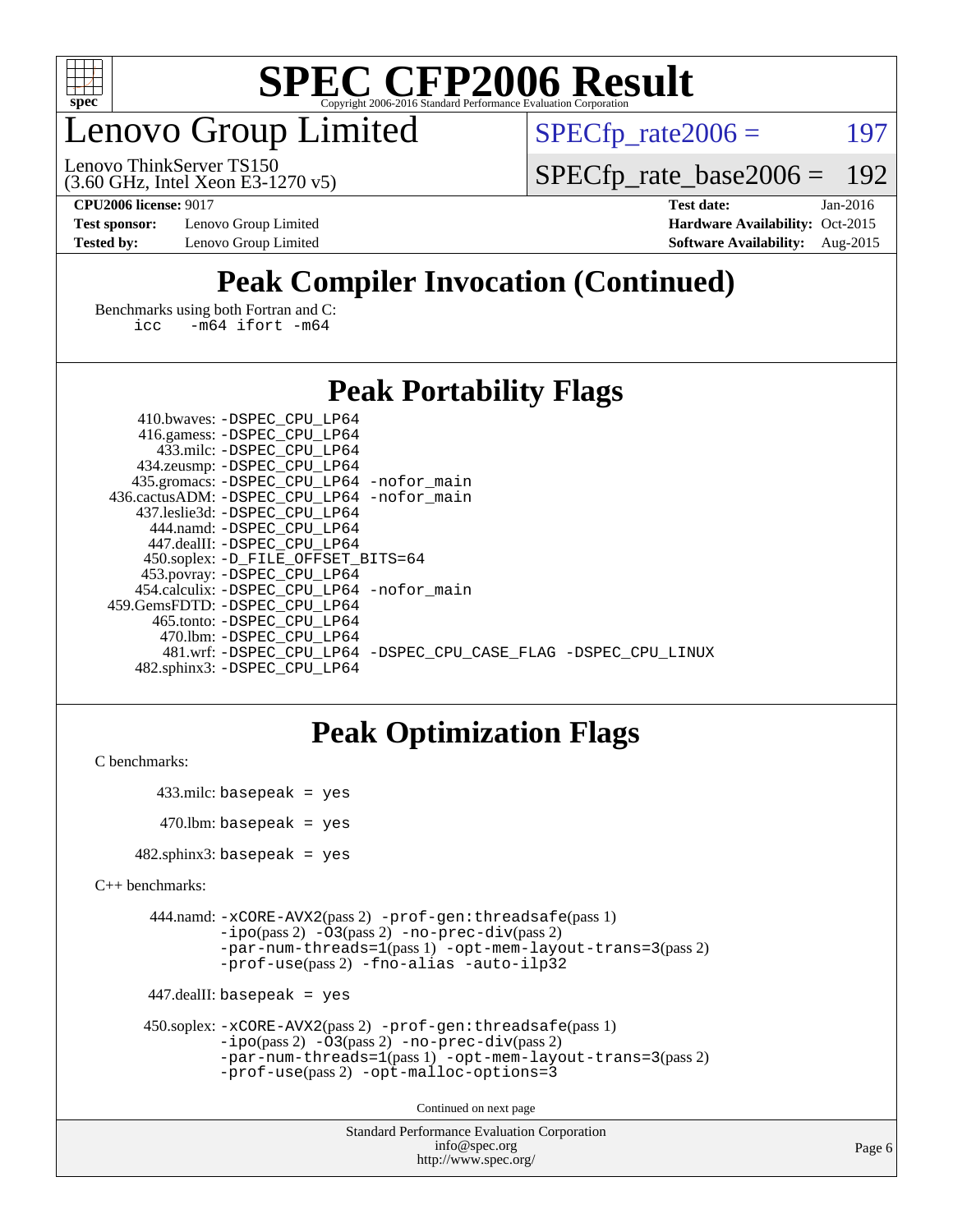

enovo Group Limited

 $SPECTp_rate2006 = 197$ 

(3.60 GHz, Intel Xeon E3-1270 v5) Lenovo ThinkServer TS150

[SPECfp\\_rate\\_base2006 =](http://www.spec.org/auto/cpu2006/Docs/result-fields.html#SPECfpratebase2006) 192

**[Test sponsor:](http://www.spec.org/auto/cpu2006/Docs/result-fields.html#Testsponsor)** Lenovo Group Limited **[Hardware Availability:](http://www.spec.org/auto/cpu2006/Docs/result-fields.html#HardwareAvailability)** Oct-2015 **[Tested by:](http://www.spec.org/auto/cpu2006/Docs/result-fields.html#Testedby)** Lenovo Group Limited **[Software Availability:](http://www.spec.org/auto/cpu2006/Docs/result-fields.html#SoftwareAvailability)** Aug-2015

**[CPU2006 license:](http://www.spec.org/auto/cpu2006/Docs/result-fields.html#CPU2006license)** 9017 **[Test date:](http://www.spec.org/auto/cpu2006/Docs/result-fields.html#Testdate)** Jan-2016

### **[Peak Optimization Flags \(Continued\)](http://www.spec.org/auto/cpu2006/Docs/result-fields.html#PeakOptimizationFlags)**

```
 453.povray: -xCORE-AVX2(pass 2) -prof-gen:threadsafe(pass 1)
                   -i\text{po}(pass 2) -\overset{\sim}{O}3(pass 2)-no-prec-div(pass 2)
                   -par-num-threads=1(pass 1) -opt-mem-layout-trans=3(pass 2)
                   -prof-use(pass 2) -unroll4 -ansi-alias
   Fortran benchmarks: 
        410.bwaves: basepeak = yes 416.gamess: -xCORE-AVX2(pass 2) -prof-gen:threadsafe(pass 1)
                   -ipo(pass 2) -O3(pass 2) -no-prec-div(pass 2)
                   -par-num-threads=1(pass 1) -prof-use(pass 2) -unroll2
                   -inline-level=0 -scalar-rep-
         434.zeusmp: basepeak = yes
         437.leslie3d: basepeak = yes
     459.GemsFDTD: basepeak = yes
           465.tonto: -xCORE-AVX2(pass 2) -prof-gen:threadsafe(pass 1)
                   -i\text{po}(pass 2) -03(pass 2)-no-prec-div(pass 2)
                   -par-num-threads=1(pass 1) -prof-use(pass 2) -unroll4 -auto
                   -inline-calloc -opt-malloc-options=3
   Benchmarks using both Fortran and C: 
         435.gromacs: -xCORE-AVX2(pass 2) -prof-gen:threadsafe(pass 1)
                   -i\text{po}(pass 2) -\tilde{O}3(pass 2)-no-prec-div(pass 2)
                   -par-num-threads=1(pass 1) -opt-mem-layout-trans=3(pass 2)
                   -prof-use(pass 2) -opt-prefetch -auto-ilp32
    436.cactusADM:basepeak = yes454.calculix: basepeak = yes
            481 \text{.m}: basepeak = yes
                         The flags files that were used to format this result can be browsed at
http://www.spec.org/cpu2006/flags/Intel-ic16.0-official-linux64.html
http://www.spec.org/cpu2006/flags/Default-Platform-Flags.html
                             You can also download the XML flags sources by saving the following links:
http://www.spec.org/cpu2006/flags/Intel-ic16.0-official-linux64.xml
http://www.spec.org/cpu2006/flags/Default-Platform-Flags.xml
```